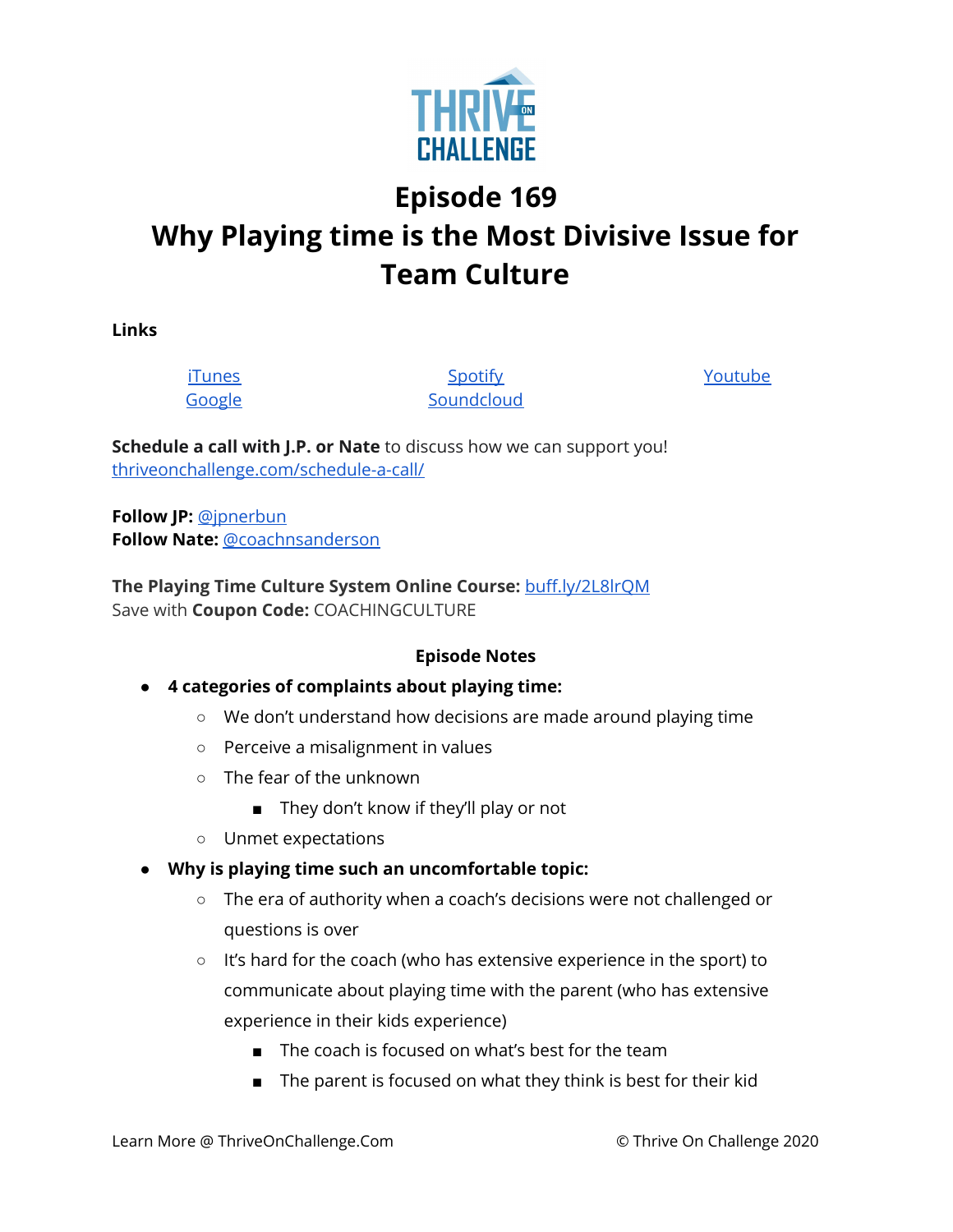

- Kids grow up and are often showered with affirmation
- Too often coaches struggles to empathize with their players, because the coach was a person who played a lot
	- We're asking kids who don't play much to be out for the sport they love, but not get to play it much
- Players have those individual agendas
	- Try to leverage those individual interests to serve the team
- Parents often see every practice and game at the lower levels
	- When they get to HS, there's closed practices and the parents don't have access to that information
	- Use the "Competitive Cauldron" to have objective data about players performance that can be shared with parents if needed
- Playing time is a limited resource!
	- There are only so many minutes to go around

#### **● Misalignment of values:**

- Coaches talk about valuing hard work, but usually at the end of the day we play kids based off performance
- The decision to play is based on a curve
	- It's the 5-8 best in the gym at any given time
	- The player does not have total control over their playing time, there are tons of factors that contribute to it
	- Every athlete is trying to improve and earn their time at the same time
- It's difficult to say to a player, "you need to do these things, and you need to understand that improving in those areas might not earn you that time because of those in front of you."
	- "It matters who is in the gym"